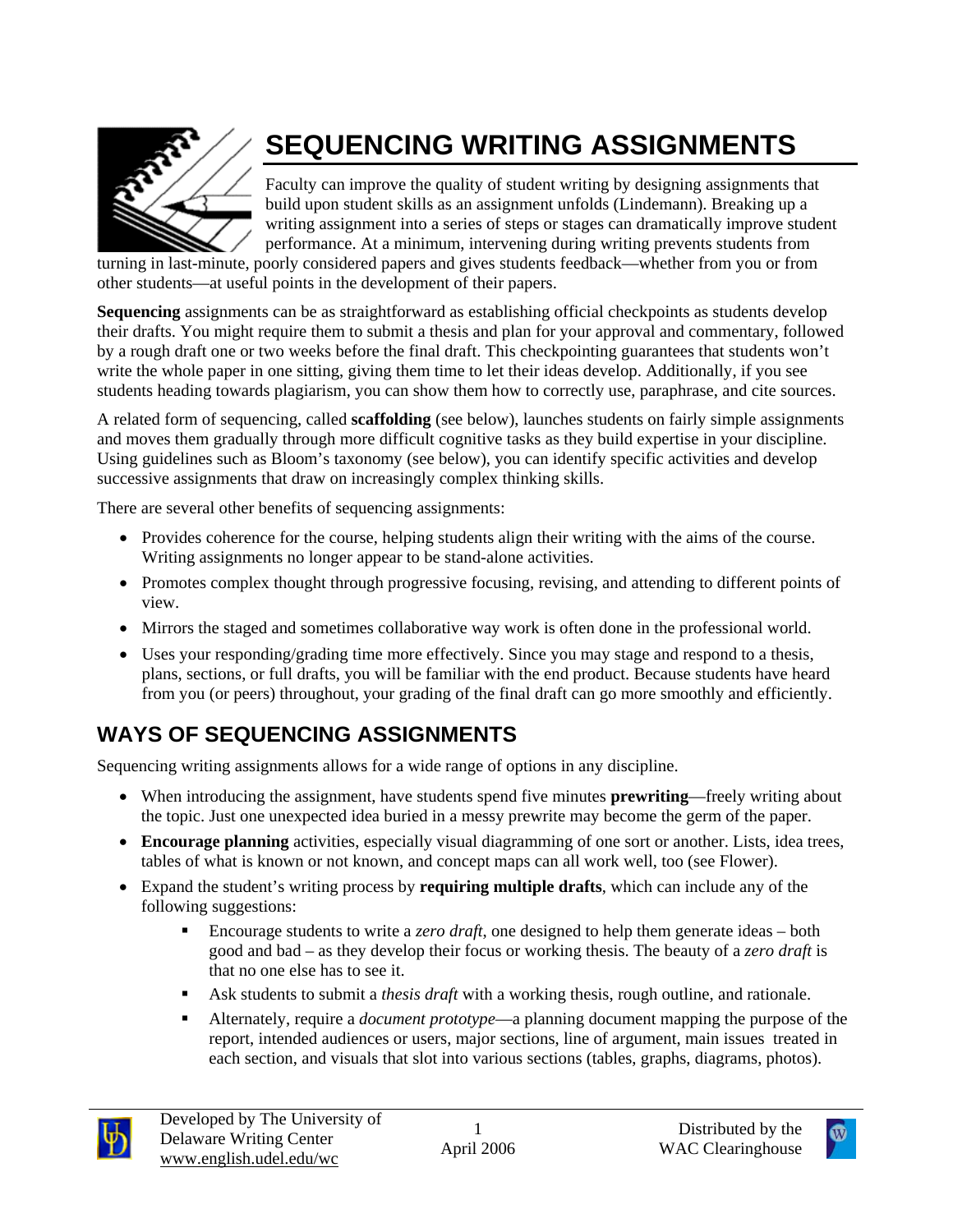- Another draft could be a *first full* (or *conference) draft* that receives your quick responses to its content (or students submit written questions about the content and scope of their projects after they have completed their first draft). After receiving direction from you, students revise for unity, support, and coherence or to tighten up an argument, for example.
- This *revised draft* could then be reviewed by students in writing groups. Peers not only help each other, but also they see strengths in other papers that suggest further revisions.
- In an *oral draft*, the student presents the core ideas of the paper orally either to the class or in a small group. Preparing for the oral presentation can help show a student where ideas may still not be clear. Further, written evaluations (from you, the class, or a small group) may suggest additional points of view or questions that may be worth incorporating into the final draft. Having two or three students volunteer to present oral drafts will help them with their work and provide an example to other students.
- An *editing draft* can also be used to launch sentence-level editing. Students should not fuss over grammar and punctuation in early drafts when they are likely to be deleting sections, adding support, or reorganizing material. After global revisions have been made, they can focus on style and grammar. That completed, they proofread and turn in their *final draft.*
- **Set up small writing groups** of three to five students each. They can meet in or out of class to critique one another's drafts. If you use WebCT or other technology tools, group members can post questions about their writing process or their drafts and respond by given dates.
- **Use a jigsaw approach**, where students do initial sections of research and writing as determined by their group and then connect their pieces to those of their group mates. Or, if groups can meet in a computer lab, students bring in drafts and collaboratively integrate them into a single paper. Stress the difficulty and importance of blending contributions from team members into a seamless document.
- **Use a logical sequence**. Create a sequence of shorter assignments that build to the final written project. In technical or scientific projects, students would initially create a proposal. One or more progress reports would follow. Finally, students would write the final document itself. Alternately, students might first develop a topic bibliography, then annotate it, then write a literature review on the basis of the bibliography, then write a paper synthesizing what is known into an argument for what research ought to be done.
- **Write parts of the whole.** Students submit segments of the final paper—literature review, methods, results, tables, bibliography, etc.—throughout the term with time to integrate the whole at the end. The introduction might be the last piece submitted with the whole draft.
- **Encourage conferences** well in advance of due dates. Invite students to confer with you, a TA, or someone in the Writing Center throughout the semester about works in progress. For example, you encourage them to attend conferences prepared with three specific questions or with copies of sources.

# **SCAFFOLDING ASSIGNMENTS**

Students who are excellent writers in one field such as history can appear to be poor thinkers or novice writers when they encounter entirely new disciplines such as physics or biology. They are prepared to play checkers. However, by semester's end, you want them thinking and writing at a higher level, prepared to play chess.

Using a scale such as **Bloom's taxonomy** (shown below), you develop assignments introducing your students to your discipline at a level where they can have early success and then develop their critical thinking and writing skills. Bloom's categories chart growing cognitive complexity. Activities associated with the simpler skills are more accessible to novice learners than those associated with analysis, synthesis, or evaluation. As students develop greater understanding of the subject matter and problems, you can add progressively more cognitively difficult assignments. For an excellent discussion of scaffolding, visit the Colorado School of Mines website, which provides the chart below and course-specific examples of scaffolding.